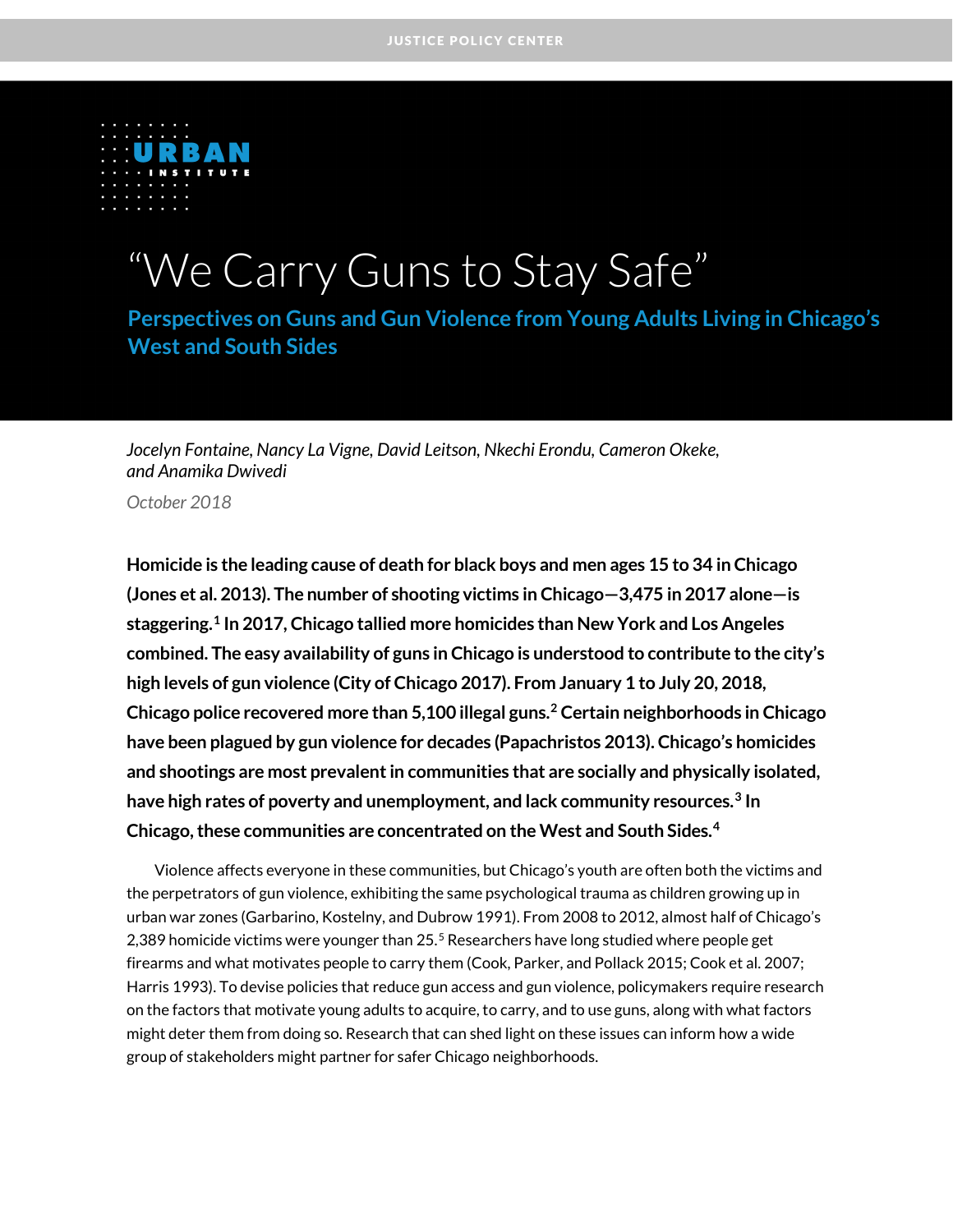In response, the Urban Institute, in partnership with and with support from the Joyce Foundation, launched a survey of young adults residing in Chicago neighborhoods experiencing high rates of gun violence. We sought to interview young adults who were likely to have personal or indirect experiences with and knowledge of gun violence in their neighborhoods. The purpose of this research was to learn from young adults firsthand whether and why they decide to carry guns, how they acquire firearms, how they experience gun violence, and what they view as the best strategies to reduce gun carrying and promote safety in their communities. The following describes the key findings across these domains.

# About the Sample

Our purposive sampling strategy, detailed in box 1, resulted in the participation of 345 young adults. All the survey participants resided in four neighborhoods on Chicago's West and South Sides, which have had persistently high rates of gun violence. The young adults surveyed were between 18 and 26 years old at the time we spoke with them, with a median age of 22. The vast majority of participants (96 percent) were Black/African American, and more than half (57 percent) were male. At the time of the survey, the sample had the following key characteristics:

- 94 percent had never been married.
- 46 percent were parents.
- 55 percent were employed.
- 33 percent were in school.
- **75 percent had at least a high school diploma or general education degree equivalent.**
- 40 percent lived in a household that earned less than \$10,000 in income from all sources.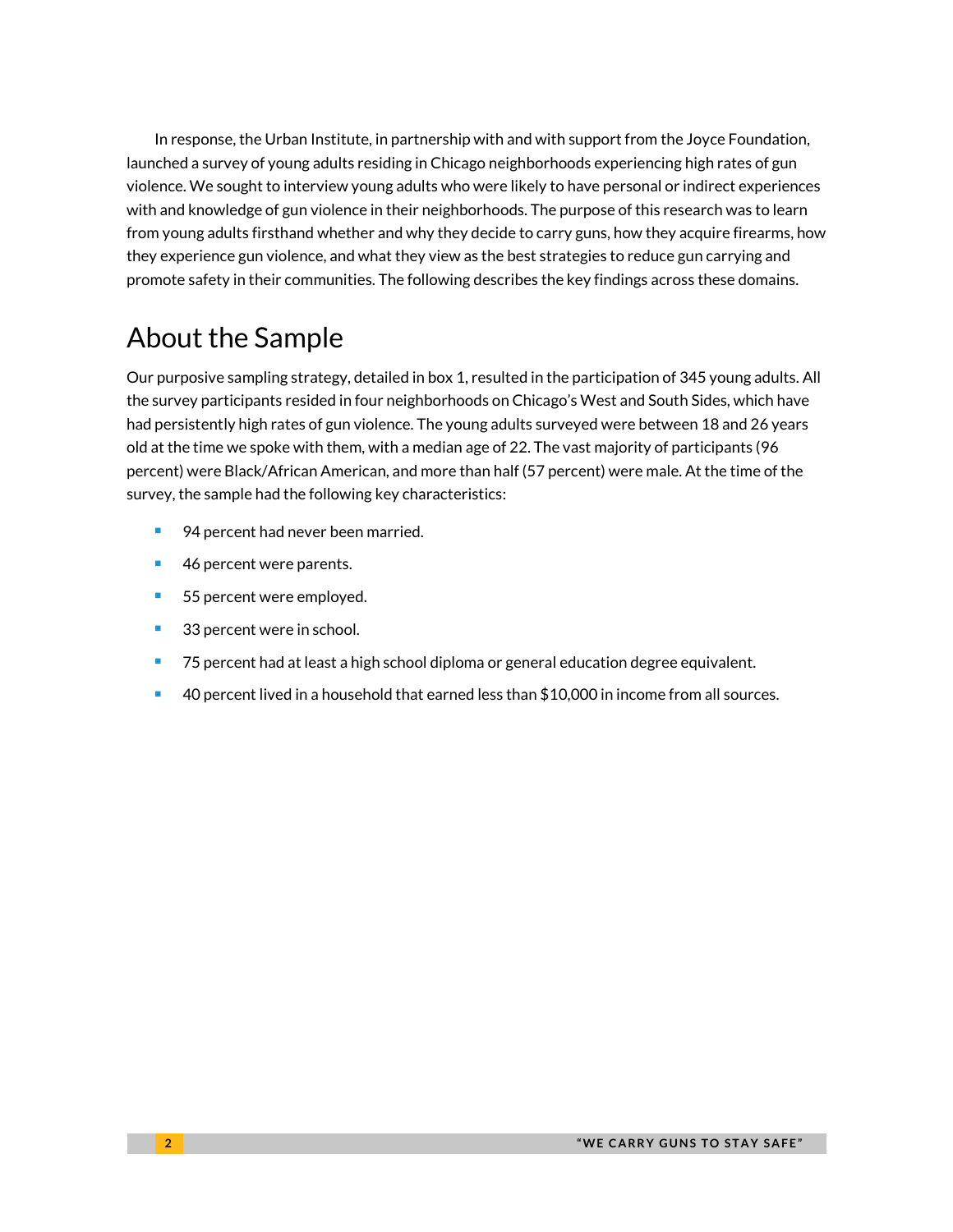## BOX 1 **Methodology and Limitations of the Survey**

#### *Methodology*

Our survey methodology was designed to yield policy-relevant findings that might highlight opportunities for ways community stakeholders can prevent and reduce gun violence perpetrated by young adults at high risk of gun violence. To do so, we sought to survey at-risk young adults in four Chicago communities with persistently high rates of fatal and nonfatal shootings: Austin, Auburn-Gresham, Englewood, and North Lawndale. Within these communities, we sought to recruit young adults at risk of gun violence perpetration and victimization using one of two complementary methods.

The "household sample" involved the identification of residential street segments with the highest concentrations of fatal and nonfatal shootings in two of the four neighborhoods, from which we then selected a random sample of households to recruit to take the survey. The "program sample" was identified by community-based organizations that engage in violence prevention efforts in each of the four neighborhoods. We worked closely with each organization to recruit their participants and members of participants' social networks to take the survey. For each sampling method, young adults who were between the ages of 18 and 26 and living in the neighborhood were eligible to take the survey, which was designed to take approximately 15 to 20 minutes to complete.

The program sample was recruited with the assistance of the Institute for Nonviolence Chicago in Austin, St. Sabina Church in Auburn-Gresham, Teamwork Englewood in Englewood, and UCAN in North Lawndale. Program sample recruitment in North Lawndale and Auburn-Gresham occurred over four days in November 2017 and in Austin and Englewood over three days in February 2018. The household sample was recruited and surveyed over one week in December 2017 in Austin and Englewood only, in partnership with neighborhood residents who were recruited and hired in collaboration with the Chicago-based Safer Foundation and supervised by Urban researchers. The program sample was surveyed by Urban researchers.

#### *Limitations*

Two limitations of our sampling method are worth noting. First, the sample was not recruited randomly, therefore, the findings should not be viewed as representative of young adults living in these four neighborhoods. We did not intend to recruit a sample that was representative of the neighborhood; rather, we endeavored to recruit young adults likely to have been exposed to gun carrying and gun violence in their neighborhoods. The findings represent the views of the young adults who spoke to the research team, specifically, individuals who were either connected (even if indirectly) to a violence prevention service provider or who were home when the survey was being implemented. Second, because of the sensitivity of many of the survey questions—personal experiences with guns and victimization, for example—our findings may underestimate certain self-reported experiences and behaviors. While the research team assured respondents that their participation in the survey and their individual responses would be confidential, some may have answered questions in what they perceived as socially desirable ways or may have been less than truthful to the research team. Self-reported surveys are generally limited in this way. Nevertheless, the research team regards the information collected from a self-reported survey as being more germane to the research subject than information collected through official reports (e.g., police data).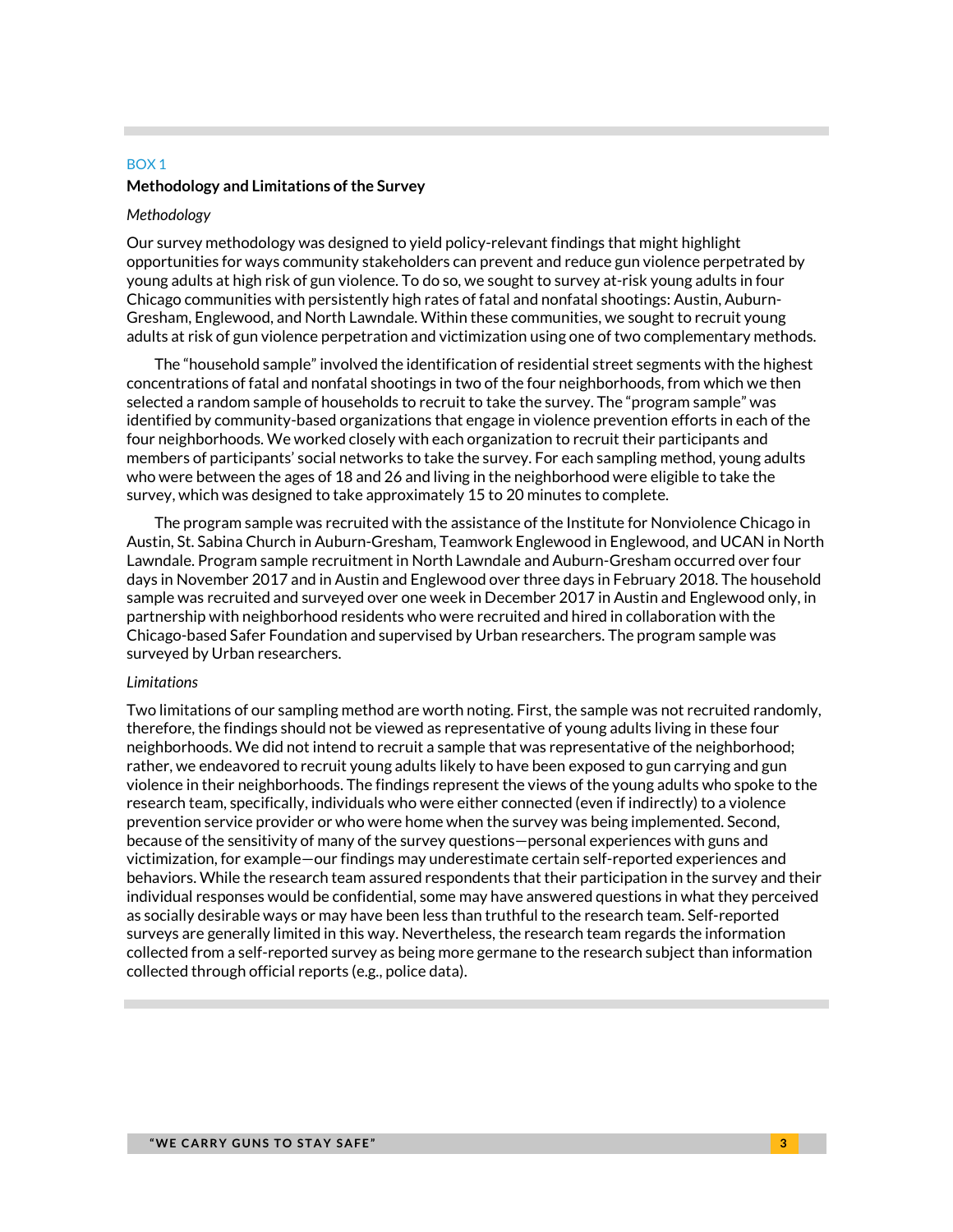# Survey Findings

# **Many Young Men Have Carried Guns, but Not Routinely**

Of the 345 young adults surveyed, one in three (*n* = 109) said they had carried a gun (figure 1)—almost all unlawfully. Indeed, among those who had ever carried a gun, only 7 percent had a firearm owners' identification card and 3 percent had a concealed carry permit as required under Illinois law. Among the 195 surveyed men, fully half reported having carried a gun (figure 2). However, most carried their gun infrequently. Of the 97 men who reported ever carrying a gun, only 7 percent said they carried their gun always while 16 percent said they carried often, 32 percent said they carried sometimes, and 45 percent said they rarely carried.



# **Men Carry Guns for Protection**

Safety concerns—both for themselves and for their family members and friends—were among the top reasons cited for gun carrying among male respondents (figure 3). Nearly all the men who self-reported having carried said they did so to protect themselves (93 percent), while relatively few reported carrying to commit crimes (6 percent) or for status (6 percent).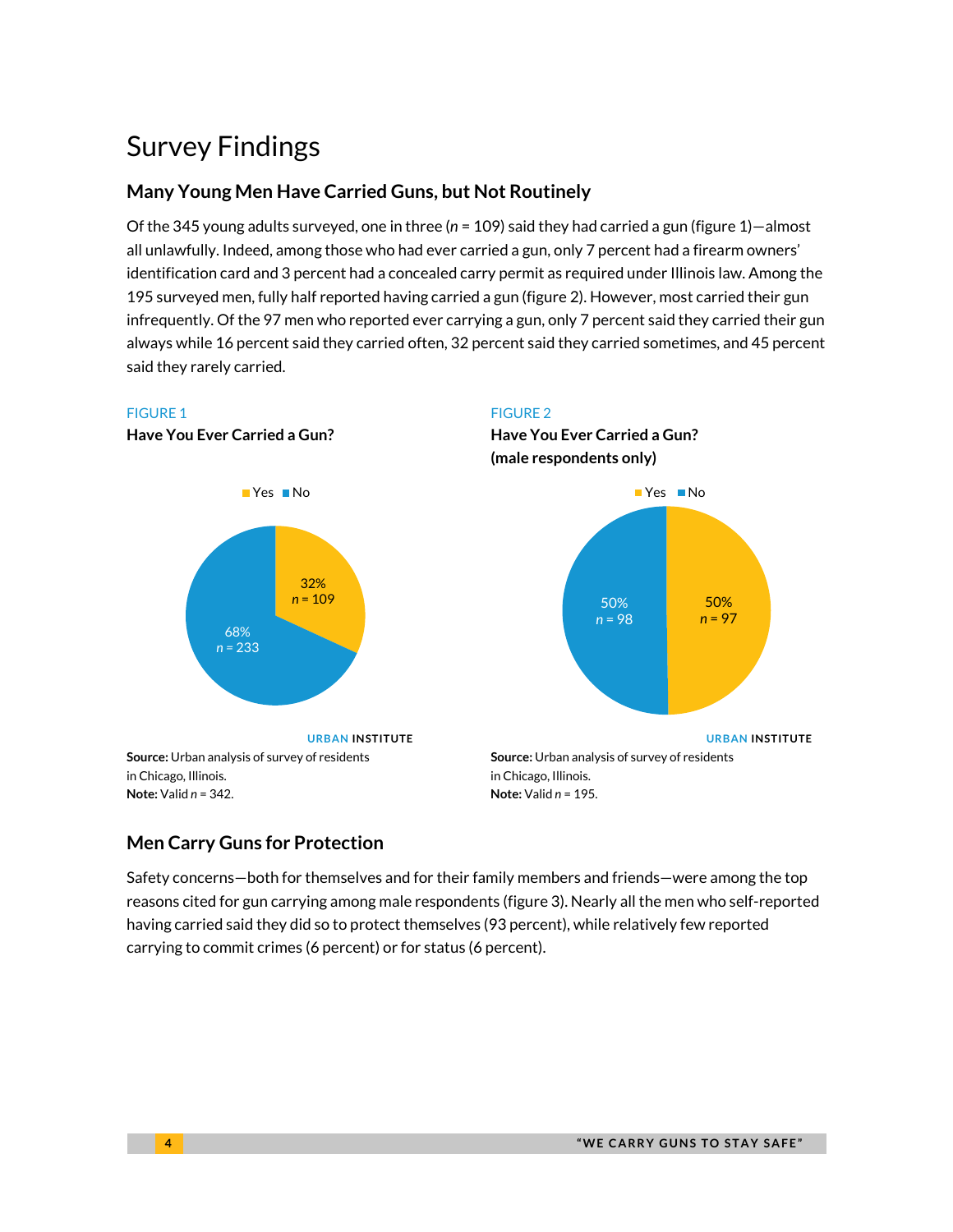#### FIGURE 3

### **Reasons for Carrying a Gun among Male Respondents**

*You carry a gun…*



*Percentage who responded "agree" or "strongly agree"*

**URBAN INSTITUTE**

**Source:** Urban analysis of survey of residents in Chicago, Illinois. **Notes:** Valid *n* = 97. Responses ranged from 1 (strongly disagree) to 5 (strongly agree).

# **Victimization Is a Common Experience**

The justification of carrying because of safety concerns is well supported by respondents' self-reported victimization experiences, as shown in figures 4 and 5. Young adults who reported having carried a gun had more victimization experiences than those who reported never having carried a gun. Across the entire sample, 52 percent reported having been victimized in the past year and the overwhelming majority reported knowing someone who has been recently victimized. Nearly all of those who have carried a gun know someone who has been victimized in the past year (figure 4).

*Men who had been shot or shot at in the past year were 300% more likely to report that they had carried a gun.*

Of those who carry guns, more than one-third (37 percent) reported having recently been shot or shot at. Further, the overwhelming majority of them know someone who has been shot or shot at (figure 5). An analysis predicting the likelihood of gun carrying among the male respondents showed that men who had been shot or shot at in the past year were 300 percent more likely to report that they had carried a gun than those who had not been shot or shot at recently (analysis available upon request).  $6$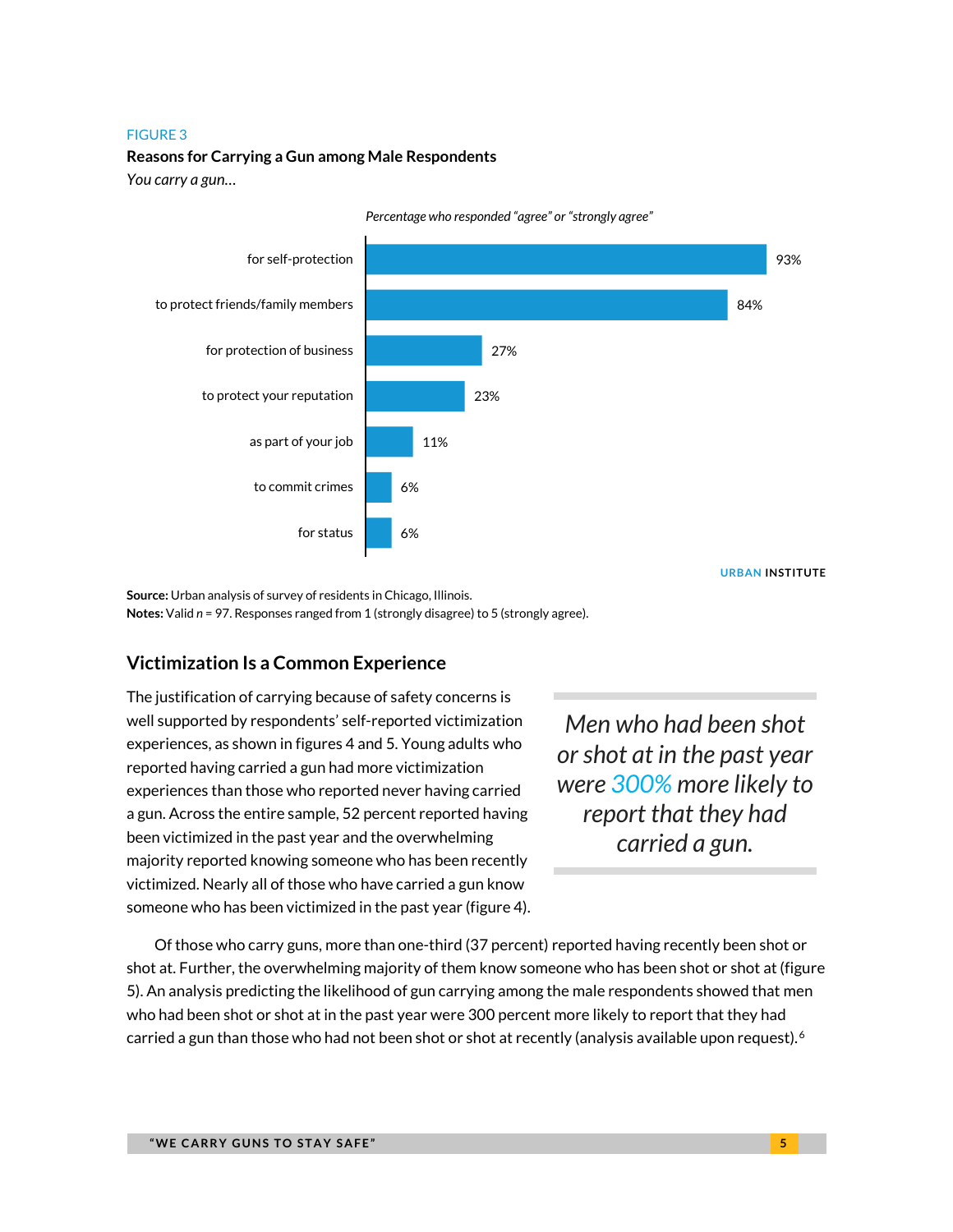#### FIGURE 4

**Recent Victimization**



**Source:** Urban analysis of survey of residents in Chicago, Illinois.

**Notes:** Valid *n* = 343 (entire sample); 109 (gun carriers). "Victimization" includes the following: violent fight, mugging or robbery, home burglary, car theft, assault, rape or sexual assault, shooting or shooting attempt, and stabbing or stabbing attempt.

### FIGURE 5

### **Recent Gun Victimization among Men**



year

Knows someone who has been a victim of a shooting or shooting attempt within the past year

**URBAN INSTITUTE**

**Source:** Urban analysis of residents in Chicago, Illinois. **Note:** Valid *n* = 195 (entire sample); 97 (gun carriers).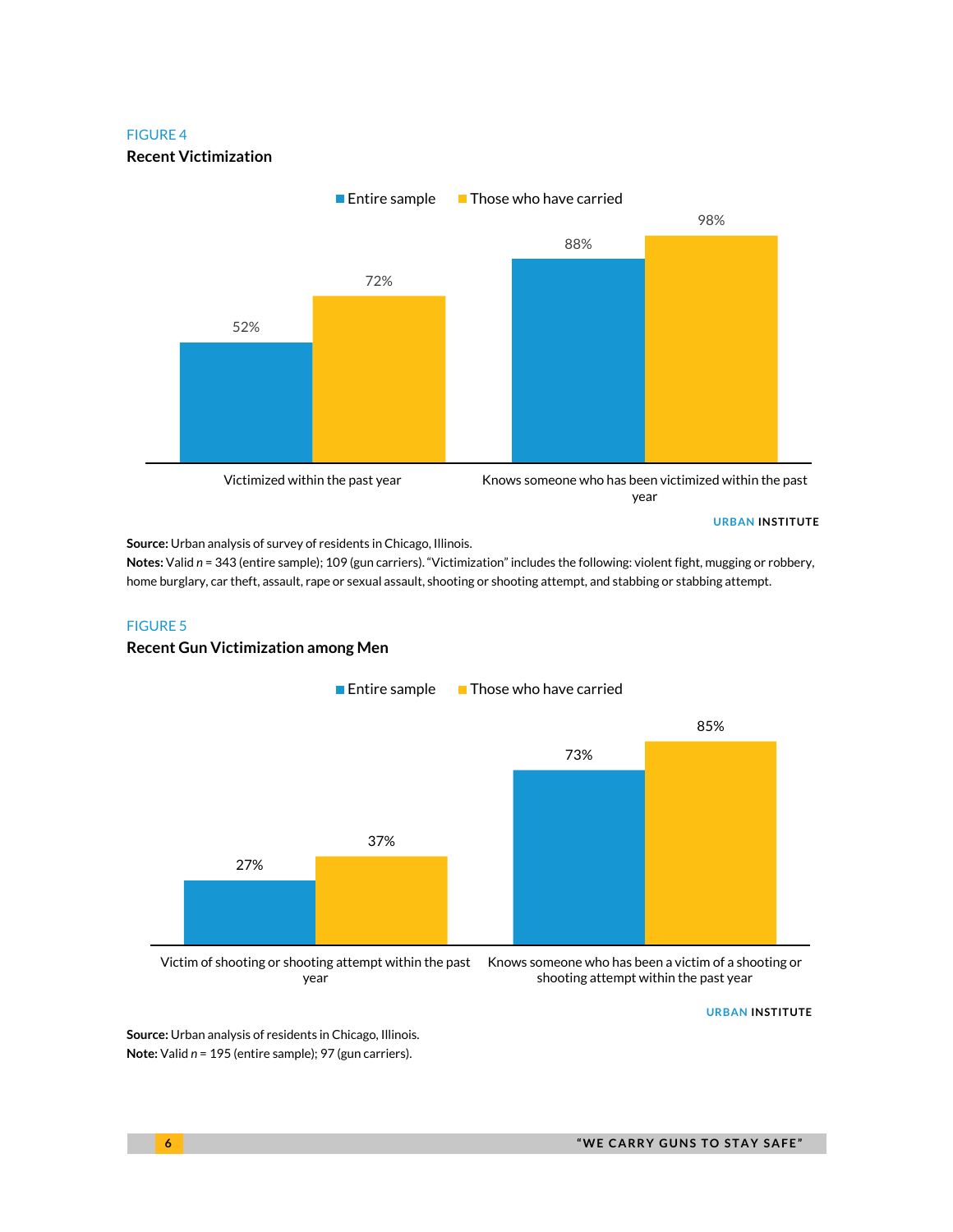# **Guns Are Accessible through Informal Channels**

As shown in figure 6, the young adults reported that getting a gun is not at all difficult. Only 8 percent said it is very difficult for someone to obtain a gun, while 69 percent said guns can be acquired within hours. When asked how young adults in their community get their guns, respondents reported that guns are acquired through informal channels (figure 7). A vast majority indicated that young people are likely to obtain guns through street dealers (86 percent), to borrow or buy guns from friends or family (78 percent), or to steal them (76 percent). A much smaller share said young adults purchase guns from gun shows (8 percent) or from stores (8 percent). Notably, almost 30 percent of respondents suggested that young people have their friends or family members buy their guns for them, which are known as straw purchases. The percentages among those who carry follow a similar pattern, with higher percentages agreeing that acquisition is most likely through street dealers, theft, or

*"You become a different person when you have a gun. Situation gets out of hand—you have control... Somebody look at you wrong and because you have this gun, you have the power to flash it or shoot them."*

borrowing or buying from friends and family, rather than buying from a gun show or a store. A sizable percentage of those who have ever carried said young people acquire guns through some other means, with the most common response being that young adults are likely to get guns by simply finding them on the street, in the garbage, in abandoned lots, or railroad trains.

### FIGURE 6

#### **Ease of Gun Acquisition**

*How difficult is it for someone to get a gun?*



*How long do you think it would take for someone to get a gun if they needed one?*



**Source:** Urban analysis of survey of residents in Chicago, Illinois. **Note:** Valid *n* = 343 (difficulty getting a gun); 339 (time to get a gun).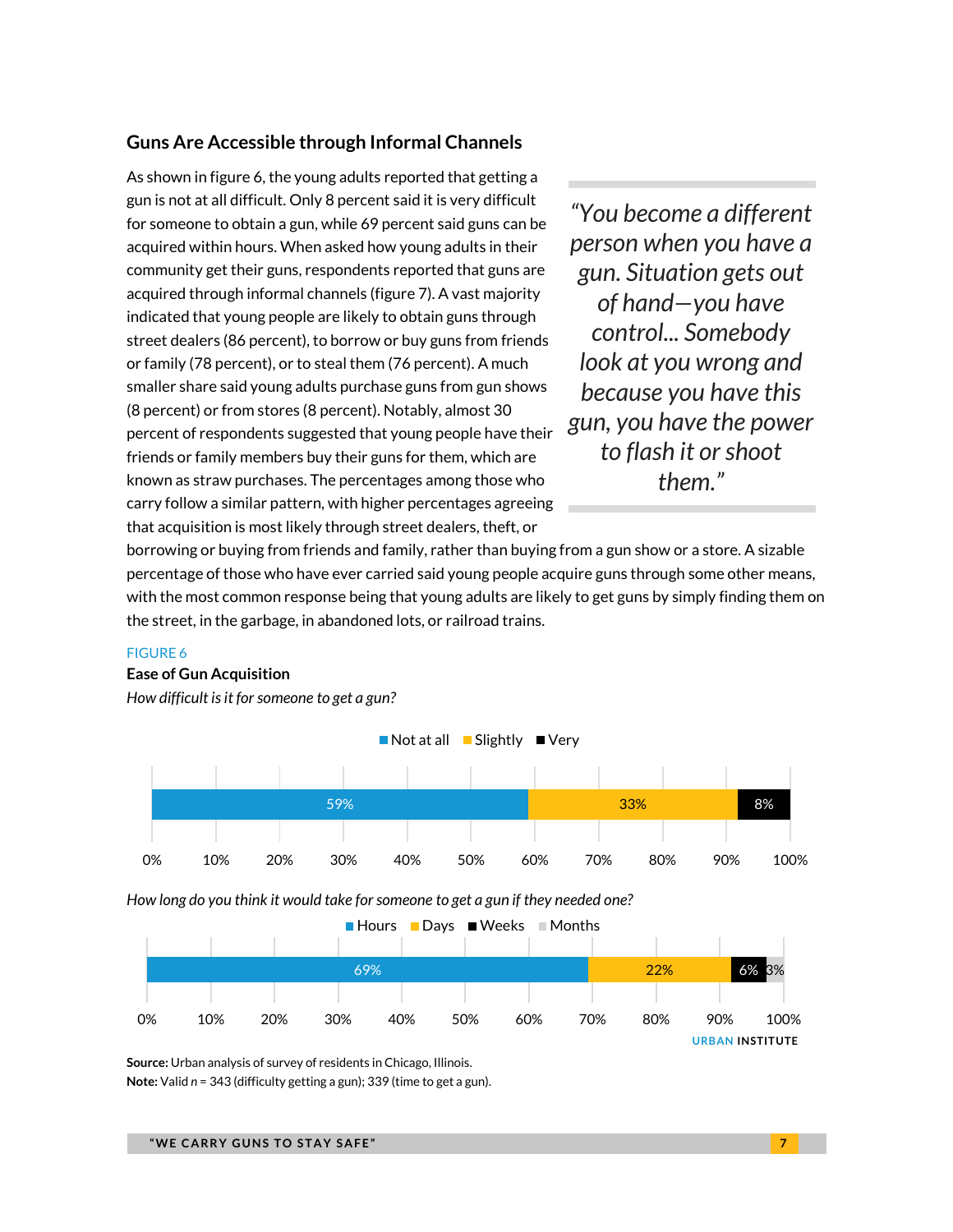#### FIGURE 7

### **Methods of Gun Acquisition**

*How likely is it that young people get guns in the following way?*



**URBAN INSTITUTE**

**Source**: Urban analysis of survey of residents in Chicago, Illinois.

**Notes:** Valid *n* = 339 (entire sample); 109 (gun carriers). Responses ranged from 1 (very unlikely) to 5 (very likely).

# **Perceived Risk of Apprehension Is Low**

In the interest of identifying mechanisms to deter gun carrying, we asked young adults about the perceived likelihood of someone being caught if they shot at someone, carried a gun, or sold a gun. A small percentage of those surveyed indicated that getting caught is likely or very likely, and those shares were even smaller among the subset of those who reported ever having carried a gun (figure 8). Notably, the entire sample and those who have ever carried a gun perceive the risk of apprehension for shooting at someone to be *lower* than the risk of apprehension for carrying a gun.

### FIGURE 8

### **Perceived Risk of Apprehension**

*How likely is someone to get caught if they...*



**URBAN INSTITUTE**

**Source:** Urban analysis of survey of residents in Chicago, Illinois.

**Notes:** Valid *n* = 344 (entire sample); 109 (gun carriers). Responses ranged from 1 (very unlikely) to 5 (very likely).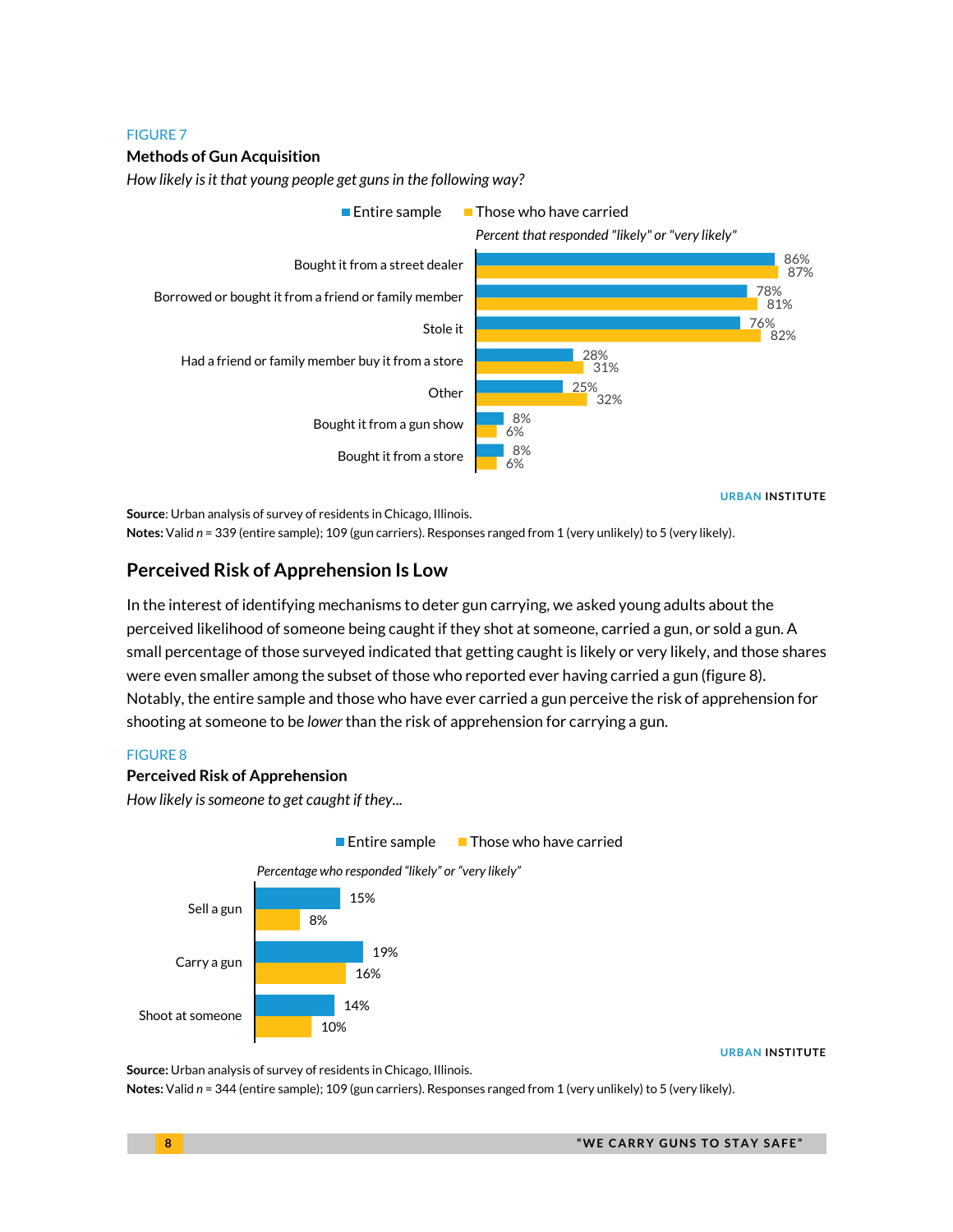# **Perceptions of Police Are Poor**

Perceptions of low risk of apprehension are mirrored by low opinions of the police. Young adults' views of police in their neighborhood are particularly poor across the entire sample, but notably worse among young adults who reported ever carrying a gun (figure 9). Additionally, a large majority of respondents (71 percent) said that police often stop them for no good reason, and 95 percent of people who have carried reported that they have been stopped by police for no good reason. Only 12 percent of the entire sample—and just 5 percent of people who said they have carried—feel that the police do their job well, and even smaller shares feel that police treat people fairly and with respect.

### FIGURE 9

# **Perceptions of Police Legitimacy** *Police in your neighborhood...*

5% 6% 5% 6% 3% 9% 6% 4% 56% 75% 95% 12% 11% 10% 11% 9% 13% 10% 9% 49% 64% 71% do their job well treat people with respect treat people fairly listen to what people have to say care about the well-being of everyone they meet are effective at reducing crime are honest are liked by people you know treat some people better than others have stopped you for no good reason often stop people for no good reason Entire sample  $\Box$  Those who have carried *Percentage who responded "agree" or "strongly agree"*

**URBAN INSTITUTE**

**Source**: Urban analysis of survey of residents in Chicago, Illinois.

**Notes:** Valid *N* = 345 (entire sample); 109 (gun carriers). Responses ranged from 1 (strongly disagree) to 5 (strongly agree).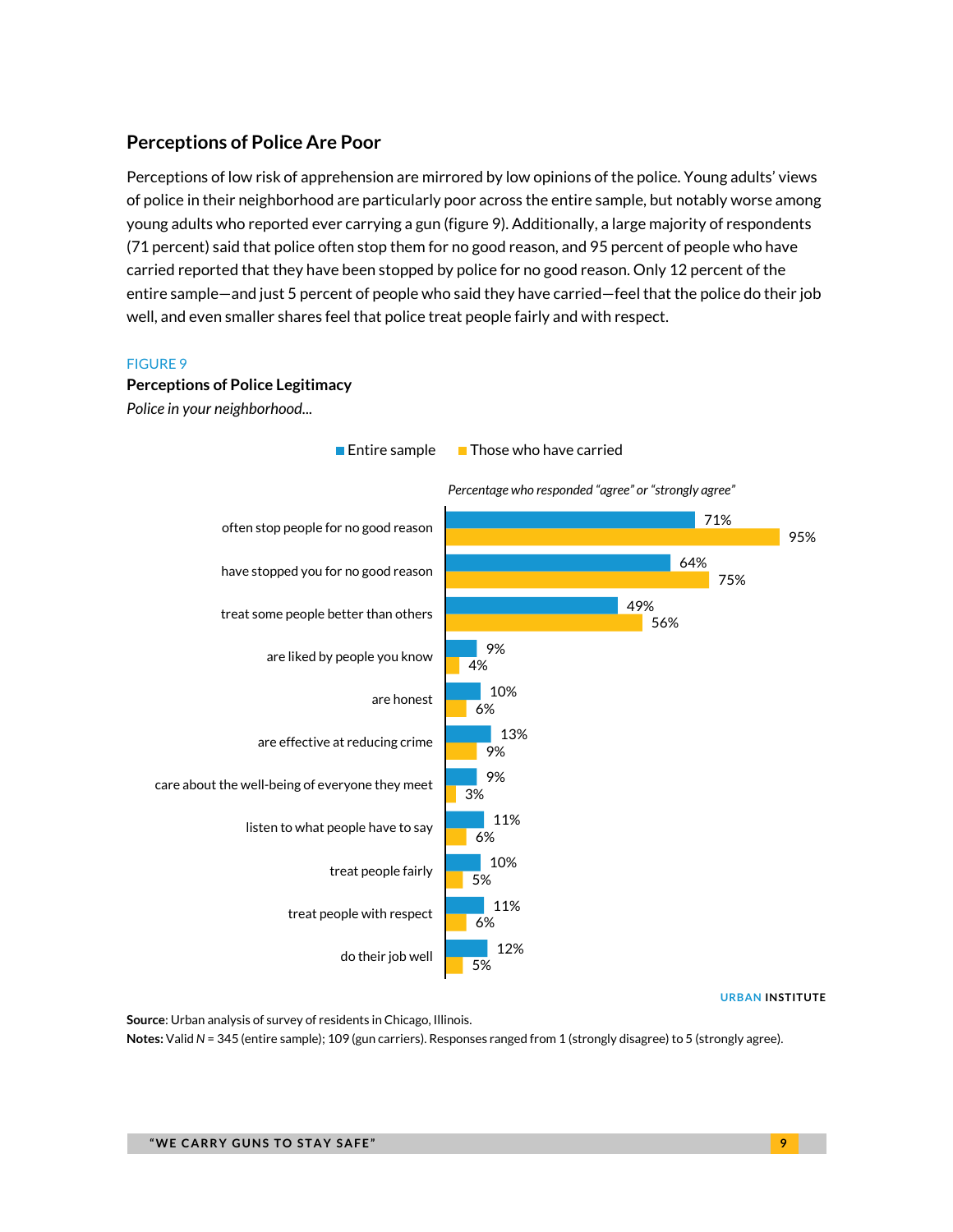# **Employment Is Viewed as a Key Preventive Factor**

When presented with a list of different factors that might keep young adults from carrying guns, having more well-paying jobs was the response that most respondents agree with (58 percent). Approximately 40 percent of the entire sample agreed that young adults would be less likely to carry guns if none of their friends did and if they knew they would be arrested. By contrast, smaller shares thought that more police on the street would reduce the likelihood of youth carrying guns (37 percent) or that gun carrying would be lower if people knew they would do time in jail or prison (33 percent). Even fewer participants thought family and personal factors (such as having a child or being married) deterred gun carrying behaviors among young adults in their neighborhood. Of those who have carried guns, only 21 percent said they would be less likely to carry a gun if they know they would go to jail, while 29 percent said they would be less likely to carry if there were more police on the streets. And as with the entire sample, those who have carried a gun expressed greater support for employment as a preventive factor as compared with personal and family factors. Overall, there was less support for the preventive factors among those who had ever carried a gun.

### FIGURE 10

#### **Preventive Factors**

*Young people would be less likely to carry guns if...*



### Entire sample  $\Box$  Those who have carried

**URBAN INSTITUTE**

**Source:** Urban analysis of survey of residents in Chicago, IL.

**Notes:** Valid *N* = 345 (entire sample); 109 (gun carriers); Responses ranged from 1 (strongly disagree) to 5 (strongly agree).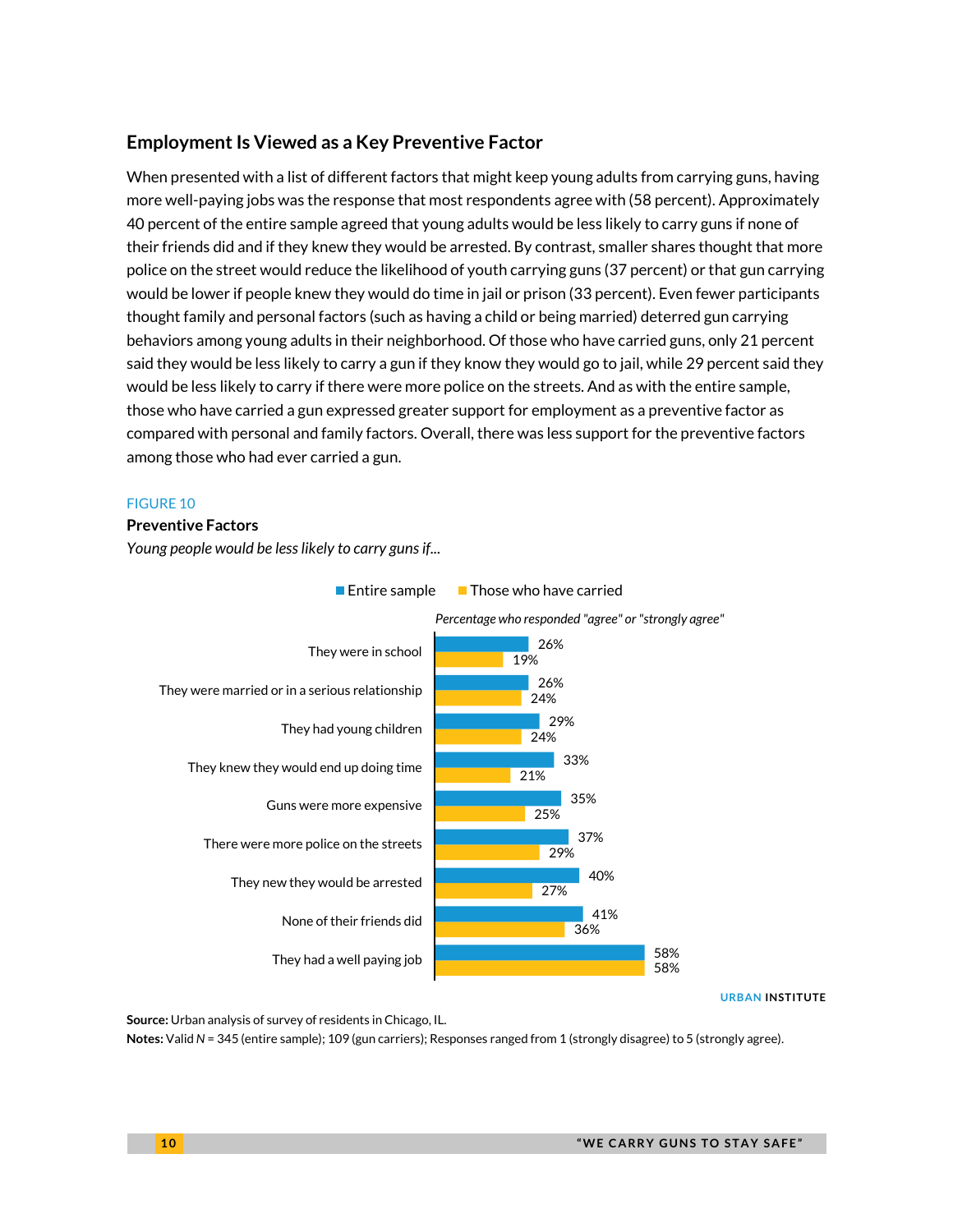# Key Takeaways and Insights

This survey found that gun carrying is a way of life for many young adults at risk for gun violence in four Chicago neighborhoods with persistently high rates of violence, with half of young men reporting they carry guns—almost all unlawfully. From the perspectives of these at-risk young adults, guns are easy to get and are most often acquired through informal channels. People who carry guns typically do so to protect themselves and their family and friends. Exposure to violent victimization among all respondents is extremely high, particularly so for those who reported ever having carried a gun.

Fewer than one in eight young adults we spoke with believe police are doing their job well; these negative perceptions of police are notably worse among young people who have ever carried a gun. Young people who have carried guns are less likely to believe that those who carry and use guns will be caught and more likely to believe that police often stop them for no good reason. This suggests that a vicious cycle is occurring: a significant number of young people who have personal and vicarious victimization experiences do not trust the police to keep their neighborhoods safe, believe they need to carry guns to protect themselves and their friends and family, and perceive the risk for getting caught for carrying or shooting as low.

Perhaps not surprisingly, when young adults were asked "What would reduce gun violence in your neighborhood?" "more law enforcement" was not the most common response. Instead, the survey respondents mentioned the need to address peer influences around gun carrying and use. Following discussions with our community partners on the key findings, they similarly highlighted the importance of addressing the social norms and perceptions that encourage gun carrying among young adults. For this reason, community partners suggested that reasons for gun carrying among young adults should be

*"Need to have more jobs, job training, get people back to work, investment in the neighborhood throughout, new businesses, rec centers, grocery stores… [and] police officers working in partnership with the community."*

understood as an interplay between their *perceptions* of threat to self and family/friends and their *perceptions* that they need to carry because everyone else is carrying. While our survey found few young adults agreeing that gun carrying is because of "status" or "reputation," the reflections from our community partners suggest a need for more research that can better unpack the complex reasons for decisions to carry guns.

The community partners also underscored the need for police and community-based service providers to be cognizant of—and responsive to—the frequent exposure to victimization among the respondents and the acute need for trauma-informed care. While data collected through the survey cannot determine whether gun carrying leads to victimization or vice versa, victimization among young adults demands focused attention.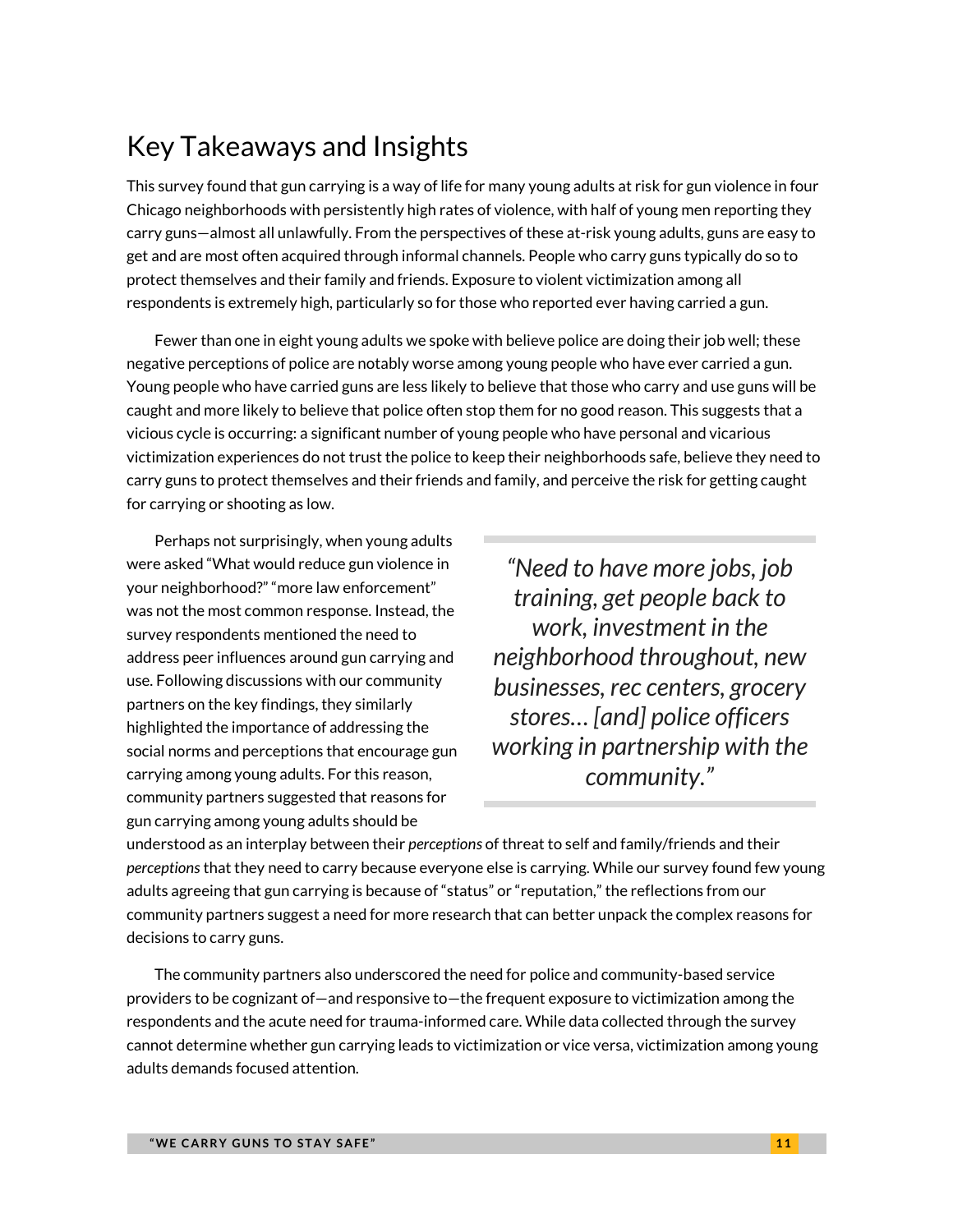Chicago officials and stakeholders should consider the recommendations offered by the young adults and underscored by the community partners to ensure that approaches to reducing gun violence are holistic and include responses outside the criminal justice system.

# **Notes**

- <span id="page-11-0"></span> $1$  "CompStat, City Wide: Week 52, Geocoded for District Consolidation–Report Covering the Week of 25-Dec-17 through 31-Dec-17," Chicago Police Department, accessed July 2018, https://home.chicagopolice.org/wpcontent/uploads/2018/01/1\_PDFsam\_CompStat-Public-2017-Week-52.pdf.
- <span id="page-11-1"></span><sup>2</sup> Diane Pathieu, "Chicago Police Recover Nearly 5,200 Illegal Guns So Far in 2018," *WLS-TV Chicago* (ABC), July 20, 2018, https://abc7chicago.com/cpd-recovers-nearly-5200-illegal-guns-so-far-in-2018/3793263/.
- <span id="page-11-2"></span><sup>3</sup> See Acs et al. (2017) and Papachristos (2013), as well as Jen Christensen, "Tackling Chicago's Crime Gap," *CNN*, March 14, 2014, https://www.cnn.com/2014/03/13/us/chicago-crime-gap/index.html.
- <span id="page-11-3"></span><sup>4</sup> "Chicago Health Atlas," Chicago Department of Public Health, accessed May 2018, [http://www.chicagohealthatlas.org/.](http://www.chicagohealthatlas.org/)
- <span id="page-11-4"></span><sup>5</sup> Alden Loury, "Youths Are the No. 1 Target in Chicago's Homicide Epidemic," *Chicago Reporter*, January 30, 2013, [http://chicagoreporter.com/youths-are-the-no-1-target-in-chicagos-homicide-epidemic/.](http://chicagoreporter.com/youths-are-the-no-1-target-in-chicagos-homicide-epidemic/)
- <span id="page-11-5"></span>The data cannot be used to determine whether someone's decision to carry a gun leads to future experiences with violent victimization or whether the experience of violent victimization prompts someone to carry a gun.

# References

- Acs, Gregory, Rolf Pendall, Mark Treskon, and Amy Khare. 2017. *[The Cost of Segregation: National Trends and the](https://www.urban.org/research/publication/cost-segregation)  [Case of Chicago, 1990–2010](https://www.urban.org/research/publication/cost-segregation)*. Washington, DC: Urban Institute.
- City of Chicago. Office of the Mayor and Chicago Police Department. 2017. *[Gun Trace Report](https://www.cityofchicago.org/content/dam/city/depts/mayor/Press%20Room/Press%20Releases/2017/October/GTR2017.pdf) 2017*. Chicago: City of Chicago.
- Cook, Philip J., Susan T. Parker, and Harold A. Pollack. 2015. "Sources of Guns to Dangerous People: What We Learn by Asking Them." *Preventive Medicine* 79: 28–36.
- Cook, Philip J., Jens Ludwig, Sudhir Venkatesh, and Anthony A. Braga. 2007. "Underground Gun Markets." *Economic Journal* 117 (524): F588–F618.
- Garbarino, James, Kathleen Kostelny, and Nancy Dubrow. 1991. "What Children Can Tell Us about Living in Danger." *American Psychologist* 46 (4): 376.
- Harris, Louis. 1993. "A Survey of Experiences, Perceptions, and Apprehensions about Guns among Young People in America." Unpublished survey, prepared for the Harvard School of Public Health under a grant from the Joyce Foundation.
- Jones, Roderick, Dana Harper-Jemison, Jamyia Clark, and Kirsti Bocskay. 2013 *[Leading Causes of Death in Chicago,](https://www.cityofchicago.org/content/dam/city/depts/cdph/statistics_and_reports/LeadingCausesofDeathinChicago2007-2009.pdf)  [2007–2009](https://www.cityofchicago.org/content/dam/city/depts/cdph/statistics_and_reports/LeadingCausesofDeathinChicago2007-2009.pdf)*. Chicago: City of Chicago, .
- Papachristos, Andrew V. 2013. "48 Years of Crime in Chicago: A Descriptive Analysis of Serious Crime Trends from 1965 to 2013."ISPS Working Paper. New Haven, CT: Yale University Institution for Social and Policy Studies.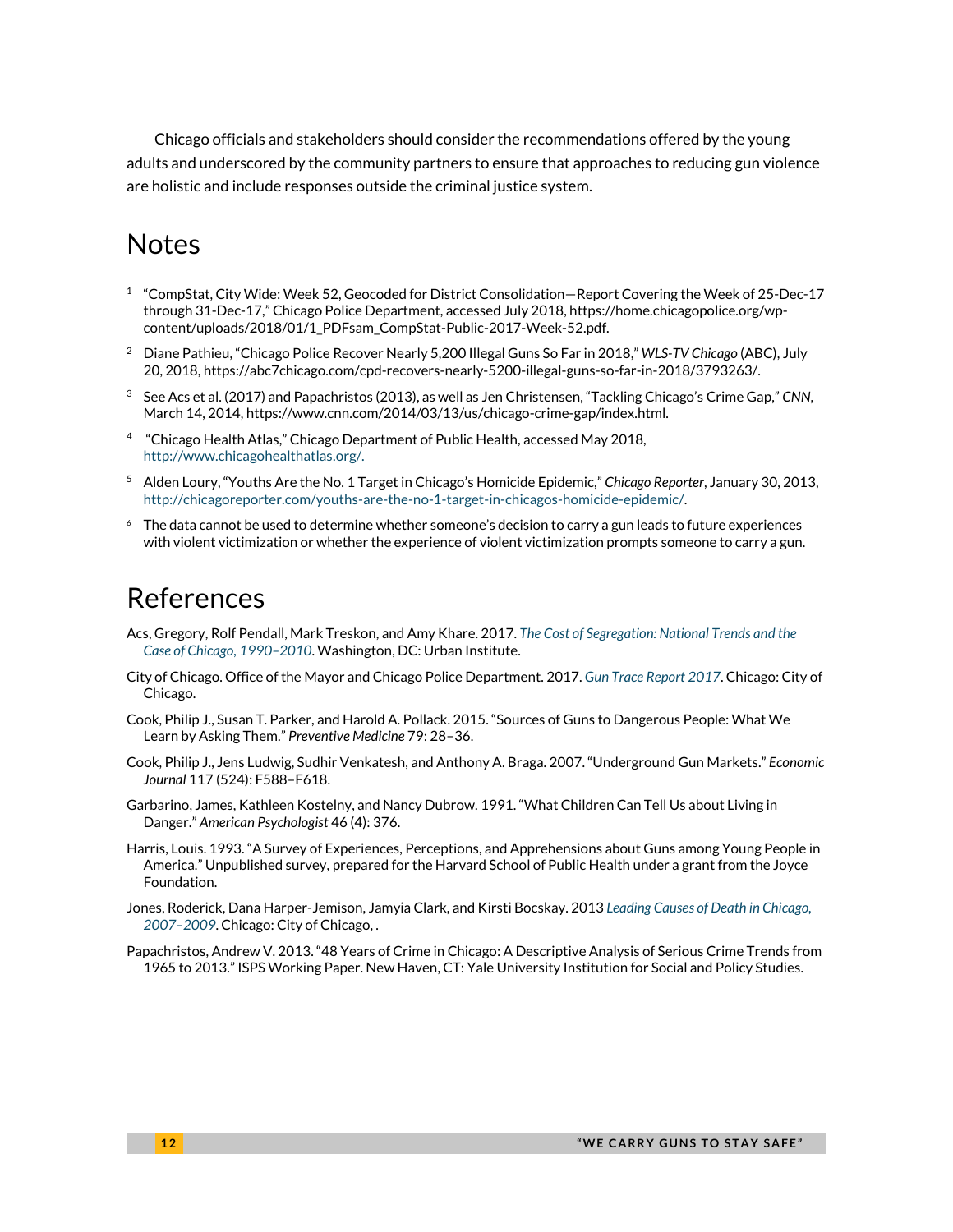# About the Authors



**Jocelyn Fontaine** is a senior research fellow in the Urban Institute's Justice Policy Center. Her research portfolio focuses on evaluations of community-based crime reduction and reentry initiatives that use both qualitative and quantitative methodologies.



**Nancy La Vigne** is a vice president and director of the Justice Policy Center at the Urban Institute. She manages a staff of more than 50 scholars and conducts her own research on policing, criminal justice technologies, and reentry from incarceration.



**David Leitson** is a former research analyst in the Justice Policy Center.



**Nkechi Erondu** is special assistant and project coordinator in the Justice Policy Center, where she provides research and operational support. As a researcher, Erondu focuses on policing, crime prevention, and community-driven public safety strategies.



**Cameron Okeke** is a research analyst in the Justice Policy Center. His research focuses on policing, community healing, and gun violence prevention with an emphasis on public health and social justice approaches to criminal justice issues.



**Anamika Dwivedi** is a former research associate in the Justice Policy Center.